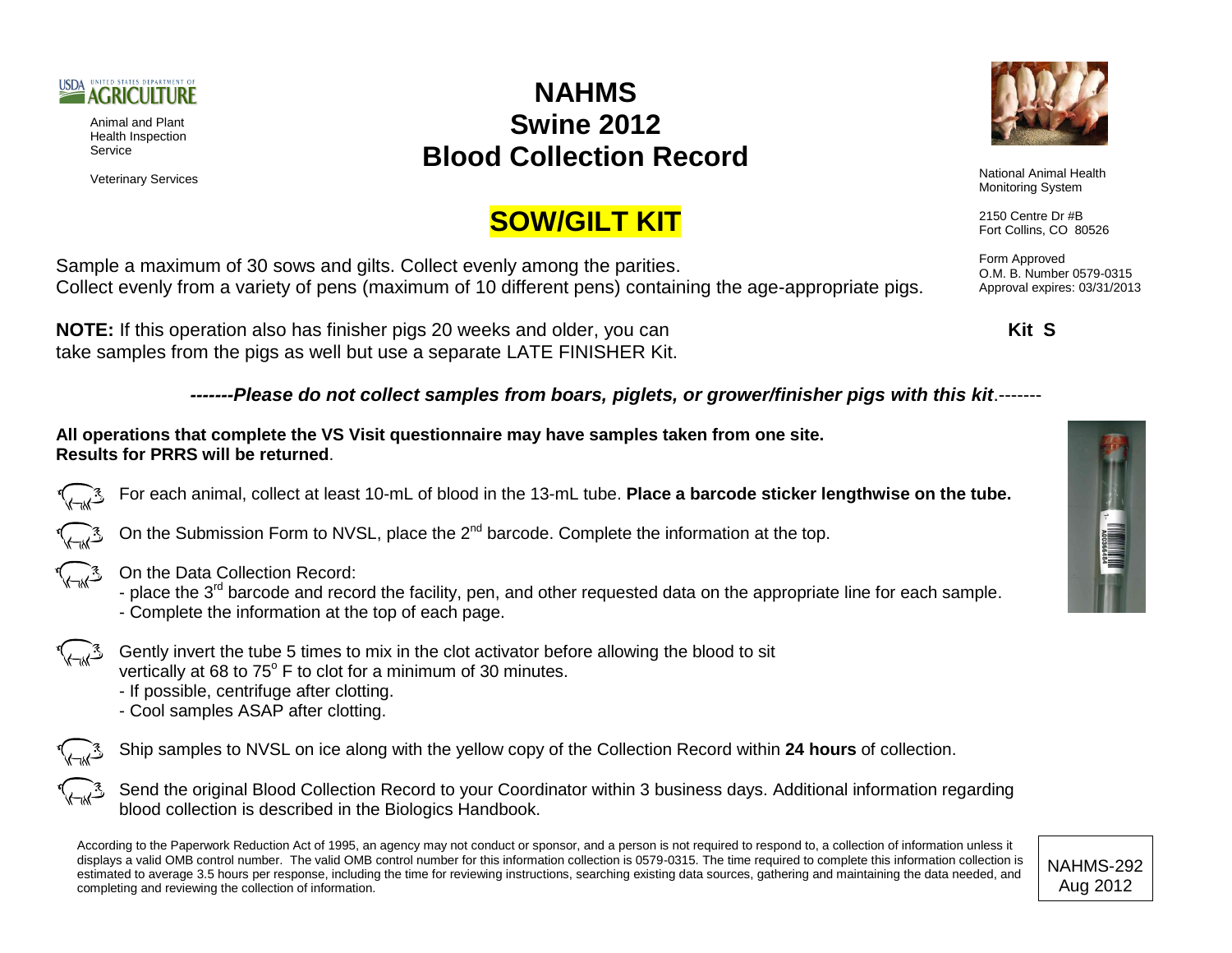| <b>NAHMS Swine 2012 - Data Collection Record</b><br><b>Sow/Gilt Kit S</b> |                                                                                                              |                                              |                                            |                   |  |  |  |  |  |  |
|---------------------------------------------------------------------------|--------------------------------------------------------------------------------------------------------------|----------------------------------------------|--------------------------------------------|-------------------|--|--|--|--|--|--|
| Farm ID (incl site)                                                       | # of people involved<br>Fed AHT<br>Fed VMO<br>State VMO<br>St AHT<br>Priv Vet<br>Producer<br>Others-specify: | Key Collector's name & phone Collection date | <b>Hours to take &amp;</b><br>prep samples | Total travel time |  |  |  |  |  |  |
| 8-digits: ST, Op, Site                                                    | Enter number for each category                                                                               | MM/DD/YY                                     | Hours                                      | Hours             |  |  |  |  |  |  |



## **ONLY USE THIS KIT FOR SOWS and GILTS**

Collect up to 30 blood samples splitting the samples evenly between gilts and sow parity

**Use a separate blood kit if also collecting from finisher pigs.**

| <b>Barcode</b> | <b>Facility or</b><br><b>Bldg ID</b> | # of pigs<br>sharing<br>air space | <b>Animal ID</b> | # of pigs<br>in stall<br>or pen | <b>Parity</b><br>$(Gilt = 0)$ | Vaccinated for:<br><b>PRRS</b><br>(Circle Yes/No/DK for each animal and item) | <b>Flu</b>                            | PCV <sub>2</sub>                      |
|----------------|--------------------------------------|-----------------------------------|------------------|---------------------------------|-------------------------------|-------------------------------------------------------------------------------|---------------------------------------|---------------------------------------|
|                |                                      |                                   |                  |                                 |                               | $Y_1$ D/K <sub>2</sub> N <sub>3</sub>                                         | $Y_1$ D/K <sub>2</sub> N <sub>3</sub> | $Y_1$ D/K <sub>2</sub> N <sub>3</sub> |
|                |                                      |                                   |                  |                                 |                               | $Y_1$ D/K <sub>2</sub> N <sub>3</sub>                                         | $Y_1$ D/K <sub>2</sub> N <sub>3</sub> | $Y_1$ D/K <sub>2</sub> N <sub>3</sub> |
|                |                                      |                                   |                  |                                 |                               | $Y_1$ D/K <sub>2</sub> N <sub>3</sub>                                         | $Y_1$ D/K <sub>2</sub> N <sub>3</sub> | $Y_1$ D/K <sub>2</sub> N <sub>3</sub> |
|                |                                      |                                   |                  |                                 |                               | $Y_1$ D/K <sub>2</sub> N <sub>3</sub>                                         | $Y_1$ D/K <sub>2</sub> N <sub>3</sub> | $Y_1$ D/K <sub>2</sub> N <sub>3</sub> |
|                |                                      |                                   |                  |                                 |                               | $Y_1$ D/K <sub>2</sub> N <sub>3</sub>                                         | $Y_1$ D/K <sub>2</sub> N <sub>3</sub> | $Y_1$ D/K <sub>2</sub> N <sub>3</sub> |
|                |                                      |                                   |                  |                                 |                               | $Y_1$ D/K <sub>2</sub> N <sub>3</sub>                                         | $Y_1$ D/K <sub>2</sub> N <sub>3</sub> | $Y_1$ D/K <sub>2</sub> N <sub>3</sub> |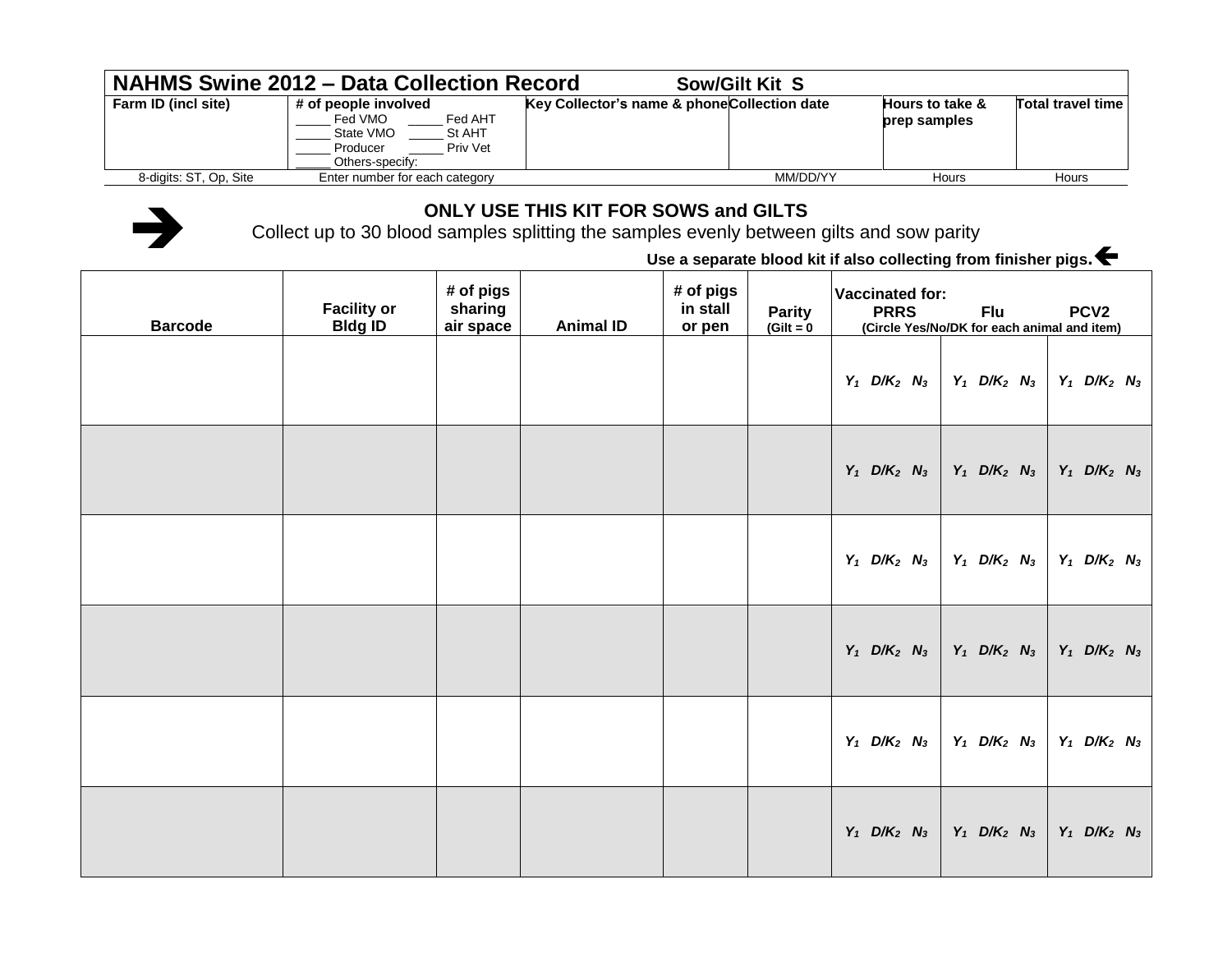| <b>NAHMS Swine 2012 - Data Collection Record</b> |                                      |                                   | Sow/Gilt Kit S   |                                 | FarmID:                       | Page 2                                                                                                                        |
|--------------------------------------------------|--------------------------------------|-----------------------------------|------------------|---------------------------------|-------------------------------|-------------------------------------------------------------------------------------------------------------------------------|
| <b>Barcode</b>                                   | <b>Facility or</b><br><b>Bldg ID</b> | # of pigs<br>sharing<br>air space | <b>Animal ID</b> | # of pigs<br>in stall<br>or pen | <b>Parity</b><br>$(Gilt = 0)$ | <b>Vaccinated for:</b><br><b>PRRS</b><br>PCV <sub>2</sub><br><b>Flu</b><br>(Circle Yes/No/DK for each animal and item)        |
|                                                  |                                      |                                   |                  |                                 |                               | $Y_1$ D/K <sub>2</sub> N <sub>3</sub><br>$Y_1$ D/K <sub>2</sub> N <sub>3</sub><br>$Y_1$ D/K <sub>2</sub> N <sub>3</sub>       |
|                                                  |                                      |                                   |                  |                                 |                               | $Y_1$ D/K <sub>2</sub> N <sub>3</sub><br>$Y_1$ D/K <sub>2</sub> N <sub>3</sub><br>$Y_1$ D/K <sub>2</sub> N <sub>3</sub>       |
|                                                  |                                      |                                   |                  |                                 |                               | $Y_1$ D/K <sub>2</sub> N <sub>3</sub><br>$Y_1$ D/K <sub>2</sub> N <sub>3</sub><br>$Y_1$ D/K <sub>2</sub> N <sub>3</sub>       |
|                                                  |                                      |                                   |                  |                                 |                               | $Y_1$ D/K <sub>2</sub> N <sub>3</sub><br>$Y_1$ D/K <sub>2</sub> N <sub>3</sub><br>$Y_1$ D/K <sub>2</sub> N <sub>3</sub>       |
|                                                  |                                      |                                   |                  |                                 |                               | $Y_1$ D/K <sub>2</sub> N <sub>3</sub><br>$Y_1$ D/K <sub>2</sub> N <sub>3</sub><br>$Y_1$ D/K <sub>2</sub> N <sub>3</sub>       |
|                                                  |                                      |                                   |                  |                                 |                               | $Y_1$ D/K <sub>2</sub> N <sub>3</sub><br>$Y_1$ D/K <sub>2</sub> N <sub>3</sub><br>$Y_1$ D/K <sub>2</sub> N <sub>3</sub>       |
|                                                  |                                      |                                   |                  |                                 |                               | $Y_1$ D/K <sub>2</sub> N <sub>3</sub> Y <sub>1</sub> D/K <sub>2</sub> N <sub>3</sub><br>$Y_1$ D/K <sub>2</sub> N <sub>3</sub> |
|                                                  |                                      |                                   |                  |                                 |                               | $Y_1$ D/K <sub>2</sub> N <sub>3</sub><br>$Y_1$ D/K <sub>2</sub> N <sub>3</sub><br>$Y_1$ D/K <sub>2</sub> N <sub>3</sub>       |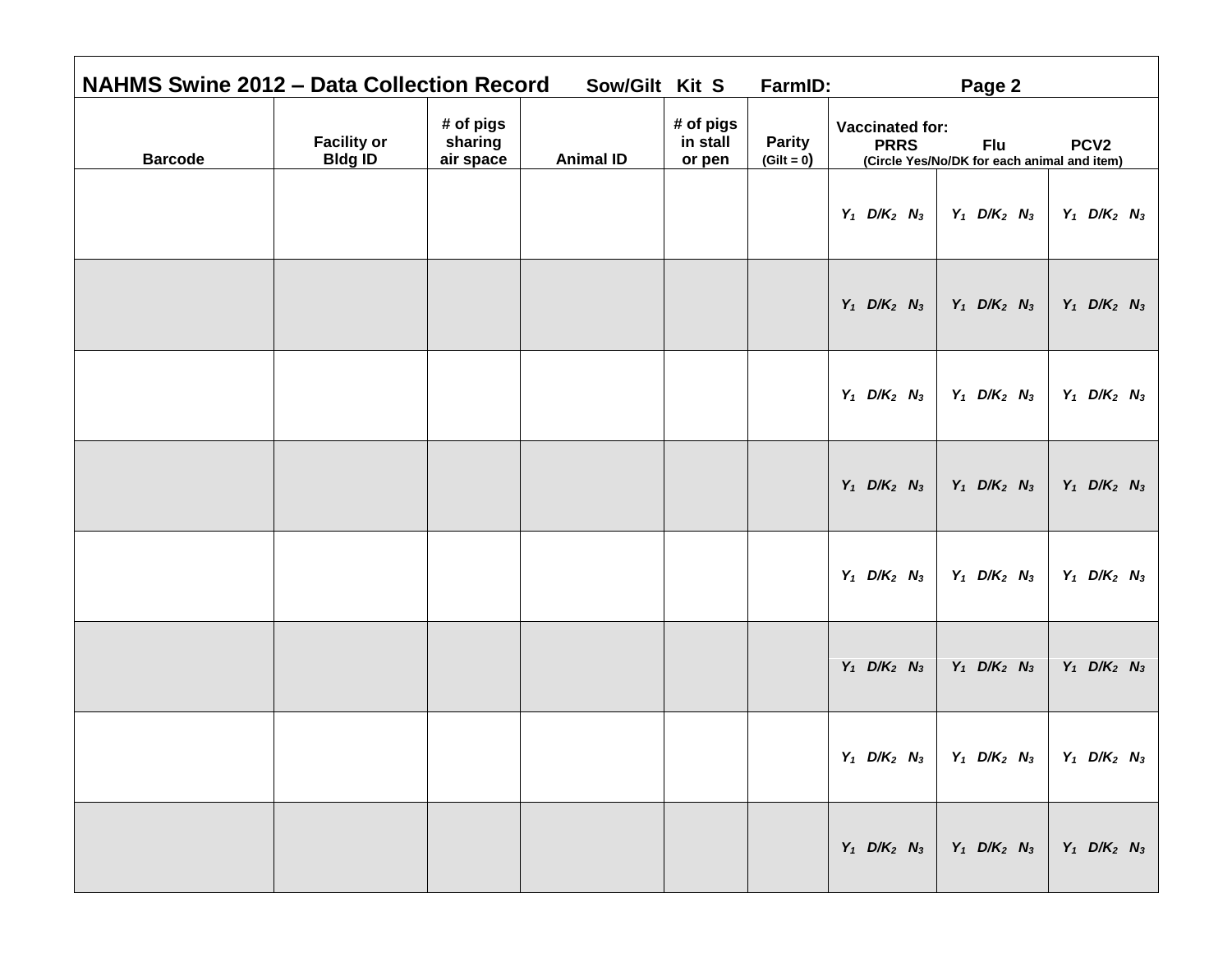| <b>NAHMS Swine 2012 - Data Collection Record</b> |                                      |                                   | Sow/Gilt Kit S   |                                 | FarmID:                       | Page 3                                                                                                                        |  |
|--------------------------------------------------|--------------------------------------|-----------------------------------|------------------|---------------------------------|-------------------------------|-------------------------------------------------------------------------------------------------------------------------------|--|
| <b>Barcode</b>                                   | <b>Facility or</b><br><b>Bldg ID</b> | # of pigs<br>sharing<br>air space | <b>Animal ID</b> | # of pigs<br>in stall<br>or pen | <b>Parity</b><br>$(Gilt = 0)$ | <b>Vaccinated for:</b><br><b>PRRS</b><br>PCV <sub>2</sub><br><b>Flu</b><br>(Circle Yes/No/DK for each animal and item)        |  |
|                                                  |                                      |                                   |                  |                                 |                               | $Y_1$ D/K <sub>2</sub> N <sub>3</sub><br>$Y_1$ D/K <sub>2</sub> N <sub>3</sub><br>$Y_1$ D/K <sub>2</sub> N <sub>3</sub>       |  |
|                                                  |                                      |                                   |                  |                                 |                               | $Y_1$ D/K <sub>2</sub> N <sub>3</sub><br>$Y_1$ D/K <sub>2</sub> N <sub>3</sub><br>$Y_1$ D/K <sub>2</sub> N <sub>3</sub>       |  |
|                                                  |                                      |                                   |                  |                                 |                               | $Y_1$ D/K <sub>2</sub> N <sub>3</sub><br>$Y_1$ D/K <sub>2</sub> N <sub>3</sub><br>$Y_1$ D/K <sub>2</sub> N <sub>3</sub>       |  |
|                                                  |                                      |                                   |                  |                                 |                               | $Y_1$ D/K <sub>2</sub> N <sub>3</sub><br>$Y_1$ D/K <sub>2</sub> N <sub>3</sub><br>$Y_1$ D/K <sub>2</sub> N <sub>3</sub>       |  |
|                                                  |                                      |                                   |                  |                                 |                               | $Y_1$ D/K <sub>2</sub> N <sub>3</sub><br>$Y_1$ D/K <sub>2</sub> N <sub>3</sub><br>$Y_1$ D/K <sub>2</sub> N <sub>3</sub>       |  |
|                                                  |                                      |                                   |                  |                                 |                               | $Y_1$ D/K <sub>2</sub> N <sub>3</sub><br>$Y_1$ D/K <sub>2</sub> N <sub>3</sub><br>$Y_1$ D/K <sub>2</sub> N <sub>3</sub>       |  |
|                                                  |                                      |                                   |                  |                                 |                               | $Y_1$ D/K <sub>2</sub> N <sub>3</sub> Y <sub>1</sub> D/K <sub>2</sub> N <sub>3</sub><br>$Y_1$ D/K <sub>2</sub> N <sub>3</sub> |  |
|                                                  |                                      |                                   |                  |                                 |                               | $Y_1$ D/K <sub>2</sub> N <sub>3</sub><br>$Y_1$ D/K <sub>2</sub> N <sub>3</sub><br>$Y_1$ D/K <sub>2</sub> N <sub>3</sub>       |  |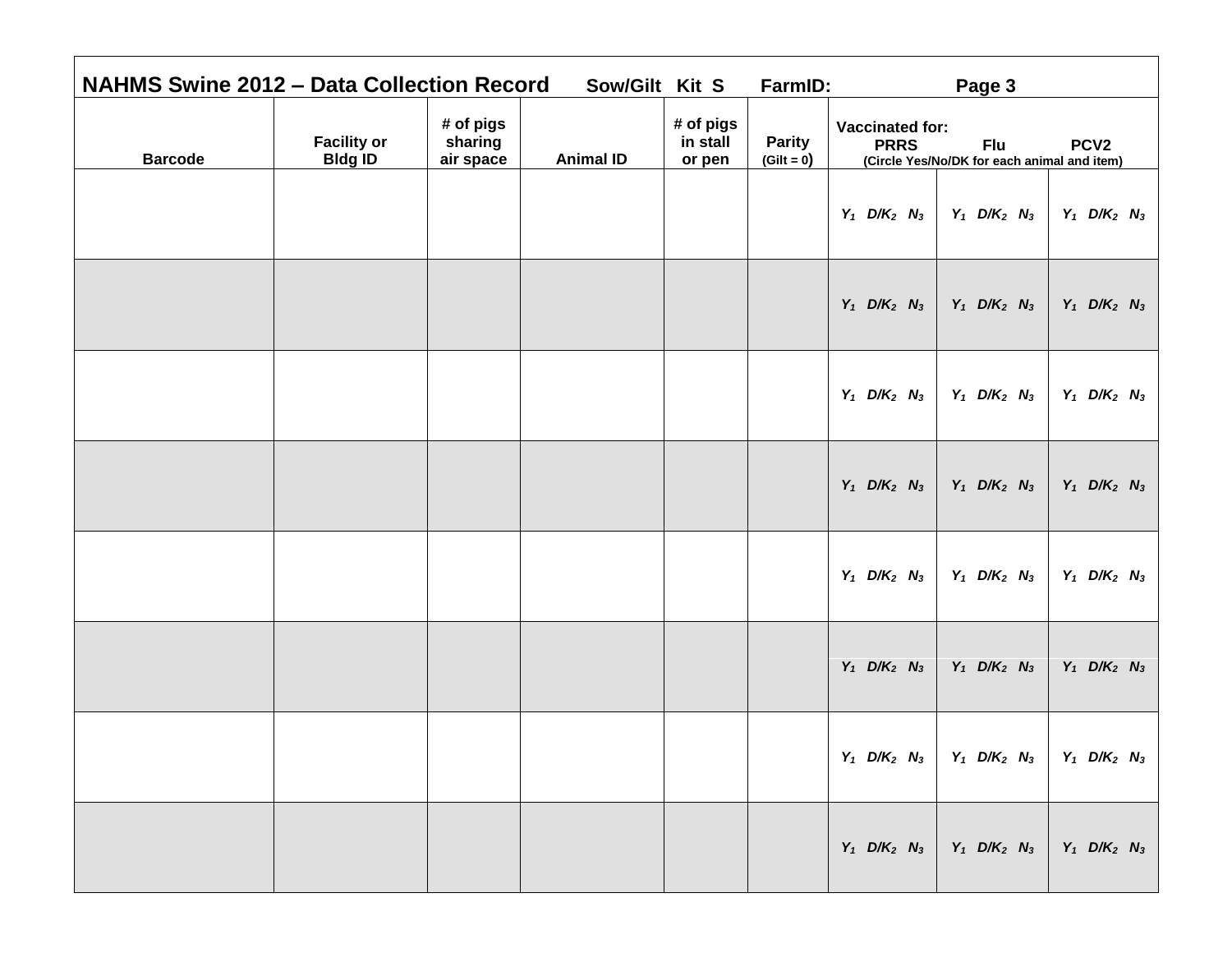| <b>NAHMS Swine 2012 - Data Collection Record</b> |                                      |                                   | Sow/Gilt Kit S   |                                 | FarmID:                       | Page 4                                                                                                                        |
|--------------------------------------------------|--------------------------------------|-----------------------------------|------------------|---------------------------------|-------------------------------|-------------------------------------------------------------------------------------------------------------------------------|
| <b>Barcode</b>                                   | <b>Facility or</b><br><b>Bldg ID</b> | # of pigs<br>sharing<br>air space | <b>Animal ID</b> | # of pigs<br>in stall<br>or pen | <b>Parity</b><br>$(Gilt = 0)$ | <b>Vaccinated for:</b><br><b>PRRS</b><br>PCV <sub>2</sub><br><b>Flu</b><br>(Circle Yes/No/DK for each animal and item)        |
|                                                  |                                      |                                   |                  |                                 |                               | $Y_1$ D/K <sub>2</sub> N <sub>3</sub><br>$Y_1$ D/K <sub>2</sub> N <sub>3</sub><br>$Y_1$ D/K <sub>2</sub> N <sub>3</sub>       |
|                                                  |                                      |                                   |                  |                                 |                               | $Y_1$ D/K <sub>2</sub> N <sub>3</sub><br>$Y_1$ D/K <sub>2</sub> N <sub>3</sub><br>$Y_1$ D/K <sub>2</sub> N <sub>3</sub>       |
|                                                  |                                      |                                   |                  |                                 |                               | $Y_1$ D/K <sub>2</sub> N <sub>3</sub><br>$Y_1$ D/K <sub>2</sub> N <sub>3</sub><br>$Y_1$ D/K <sub>2</sub> N <sub>3</sub>       |
|                                                  |                                      |                                   |                  |                                 |                               | $Y_1$ D/K <sub>2</sub> N <sub>3</sub><br>$Y_1$ D/K <sub>2</sub> N <sub>3</sub><br>$Y_1$ D/K <sub>2</sub> N <sub>3</sub>       |
|                                                  |                                      |                                   |                  |                                 |                               | $Y_1$ D/K <sub>2</sub> N <sub>3</sub><br>$Y_1$ D/K <sub>2</sub> N <sub>3</sub><br>$Y_1$ D/K <sub>2</sub> N <sub>3</sub>       |
|                                                  |                                      |                                   |                  |                                 |                               | $Y_1$ D/K <sub>2</sub> N <sub>3</sub><br>$Y_1$ D/K <sub>2</sub> N <sub>3</sub><br>$Y_1$ D/K <sub>2</sub> N <sub>3</sub>       |
|                                                  |                                      |                                   |                  |                                 |                               | $Y_1$ D/K <sub>2</sub> N <sub>3</sub> Y <sub>1</sub> D/K <sub>2</sub> N <sub>3</sub><br>$Y_1$ D/K <sub>2</sub> N <sub>3</sub> |
|                                                  |                                      |                                   |                  |                                 |                               | $Y_1$ D/K <sub>2</sub> N <sub>3</sub><br>$Y_1$ D/K <sub>2</sub> N <sub>3</sub><br>$Y_1$ D/K <sub>2</sub> N <sub>3</sub>       |